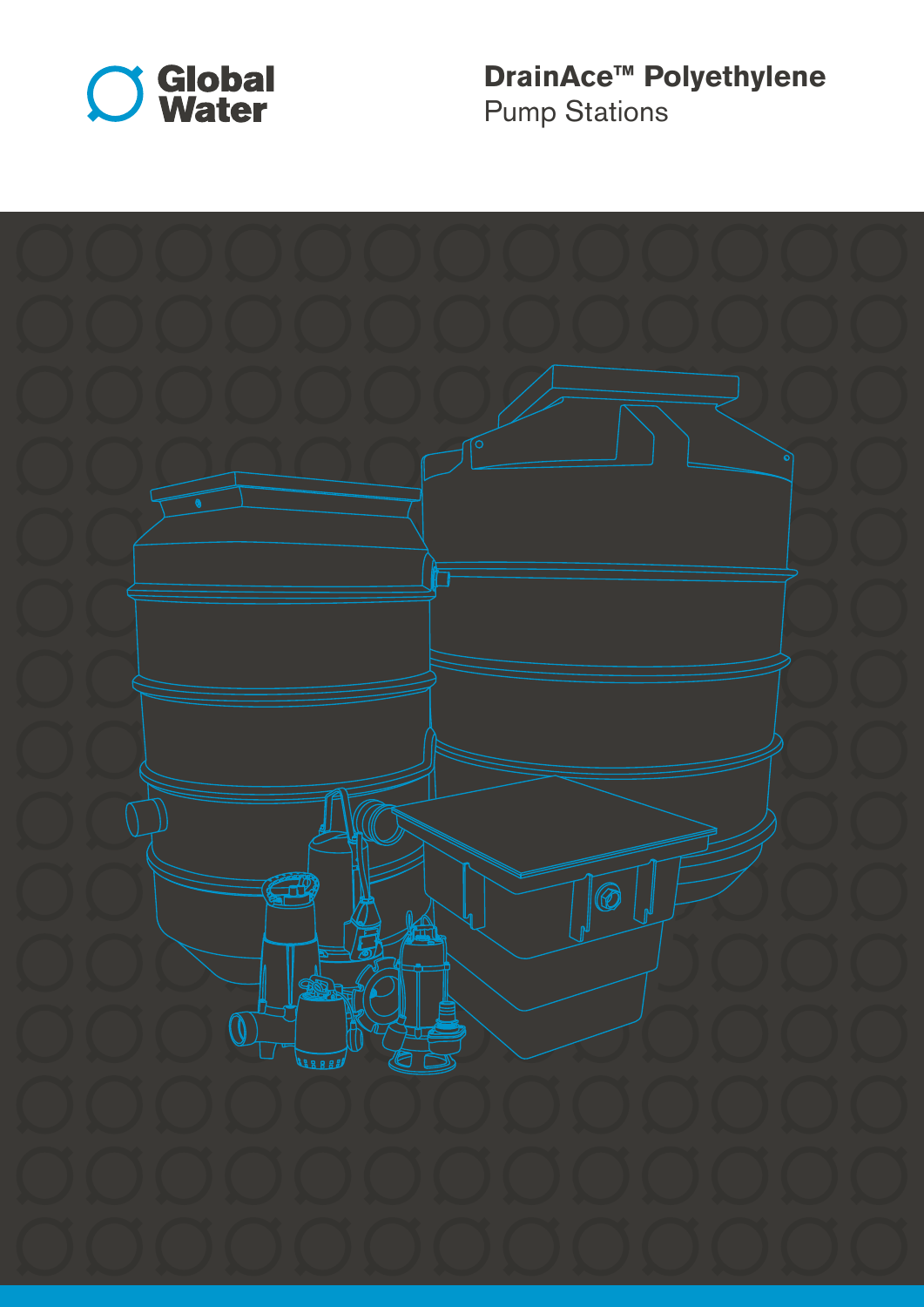# Global

**The DrainAce Polyethylene Pump Stations for sewer, effluent and stormwater combine a heavy duty polyethylene pit with a wide range of pumps to provide a prefabricated pumping station solution for many uses.** 



## **DrainAce™ Polyethylene**

Pump Stations

Polyethylene is a resilient light-weight material with excellent chemical resistance and is extremely strong. Holes can be simply cut on-site for inlet, vent and conduit penetrations. 1000 mm diameter pits are fitted with 100 mm inlet spigots at 500 mm up from pit invert at 90° locations.

A wide choice of cover options are available, including light duty hinged aluminium covers and light or heavy duty cast iron covers and hot dip galvanised grates.

The polyethylene pits can also be used as pH correction and buffer pits in trade waste treatment systems, holding tanks in tank farms and bunded areas, stormwater detention chambers, dump tanks in waste and wastewater treatment systems.

The Global Water GP range of submersible pumps provide a dependable solution for a wide range of domestic, commercial and industrial pumping applications.

Arranged in either single or twin configurations, units are available in automatic and manual versions, and are fitted with cutter/grinder mechanisms or chokeless impellers for sewage, and semi-open or vortex impellers for stormwater and effluent. Control panels for both single and dual pump systems with audible and visual alarms are available if required.

### **Applications**

- domestic/commercial sewage, septic and effluent
- industrial waste and washdown
- stormwater
- trade waste treatment
- rainwater harvesting
- solids settling
- buffer pits
- bund areas and spill control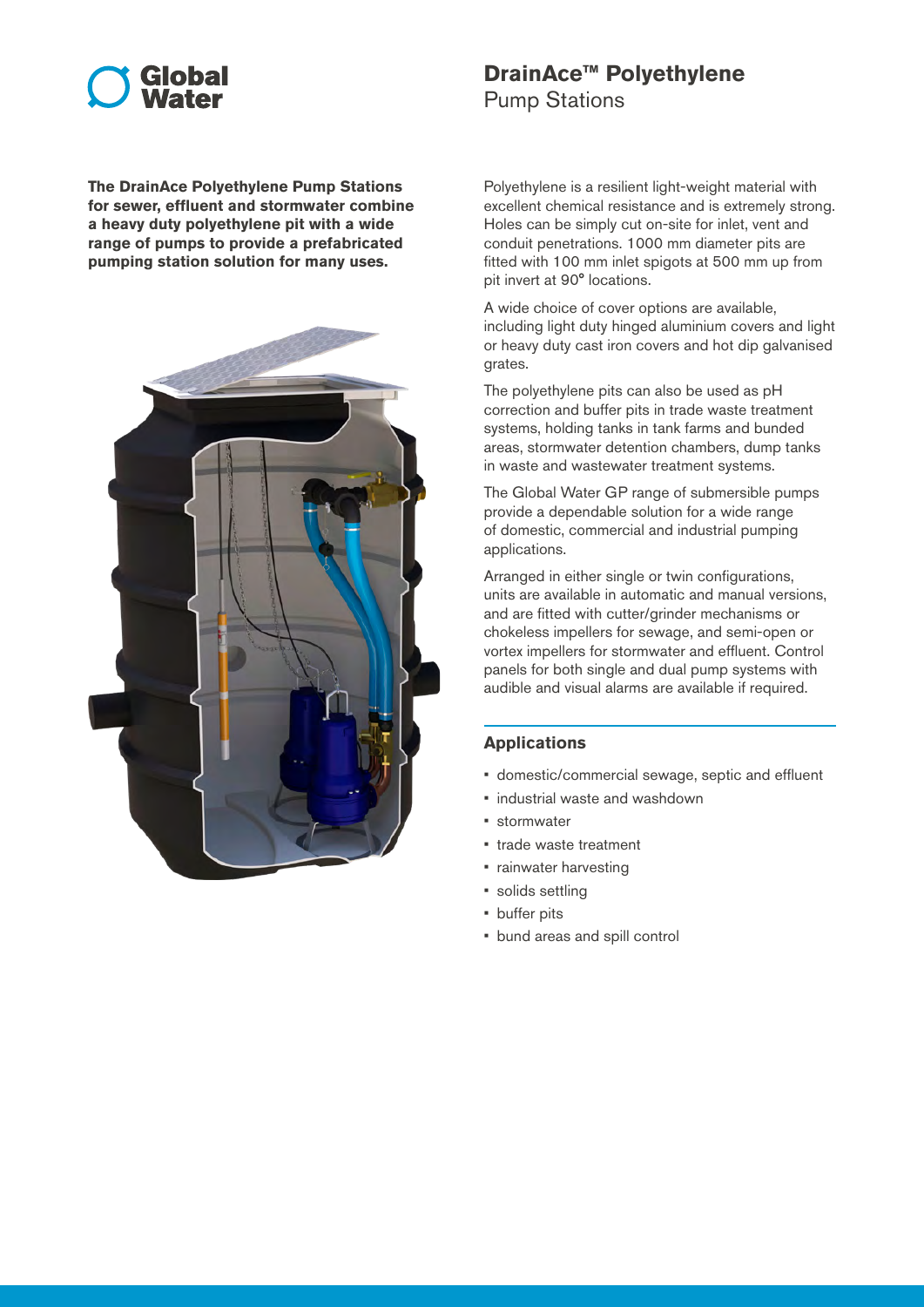

# **DrainAce™ Polyethylene**

Sewer Stations



### **Pit specifications**

| <b>Pit model</b>  | <b>Capacity</b><br>(L) | <b>Diameter</b><br>(mm) | Internal depth<br>(mm) | <b>Weight</b><br>(kg) | Inlet invert from<br>surface (mm) |
|-------------------|------------------------|-------------------------|------------------------|-----------------------|-----------------------------------|
| DAP <sub>02</sub> | 280                    | 710 <sup>2</sup>        | 960                    | 21                    | 600                               |
| DAP <sub>05</sub> | 500                    | 700                     | 1400                   | 28                    | 1000                              |
| DAP06             | 650                    | 1000                    | 1000                   | 50                    | 500                               |
| $DAP11*$          | 1125                   | 1000                    | 1600                   | 66                    | 1100                              |
| DAP16*            | 1600                   | 1000                    | 2200                   | 82                    | 1700                              |
| $DAP20*$          | 2075                   | 1000                    | 2800                   | 120                   | 2300                              |
| DAP <sub>30</sub> | 3000                   | 1650                    | 2050                   | 250                   | 1650                              |
| <b>DAP50</b>      | 5000                   | 1800                    | 2400                   | 375                   | 2000                              |
| DAP61*            | 6100                   | 1950                    | 2300                   | 330                   | 1000                              |

*Note: \* Department of Health approved for effluent use.*

#### **Cover types – gas-tight**

| <b>Reference number</b> | Loading    | Type                    |
|-------------------------|------------|-------------------------|
| <b>LSP</b>              | No traffic | Plastic (DAP05, 30, 50) |
| <b>LSHA</b>             | Pedestrian | Aluminium               |
| <b>LSCI</b>             | Light duty | Cast iron               |
| <b>HSCI</b>             | Heavy duty | Cast iron <sup>*</sup>  |
|                         |            |                         |

*Note: \* Requires load-bearing concrete surround*

#### **Pump specifications**



| <b>Pump model</b> | <b>Type</b> | <b>Phase</b> | <b>Power</b><br>(kW) | <b>Current</b><br>(A) | <b>Outlet</b><br>(mm) |
|-------------------|-------------|--------------|----------------------|-----------------------|-----------------------|
| GPC50-75          | Cutter      | 1            | 0.8                  | 6.0                   | 50                    |
| GPC50-150         | Cutter      | 1            | 1.5                  | 9.5                   | 50                    |
| GPG32-90          | Grinder     | $1$ or $3$   | 1.8/2.0              | 11.6/4.6              | 32                    |
| GPG32-170         | Grinder     | $1$ or $3$   | 1.6/1.7              | 10.6/4.0              | 32                    |
| GPG32-210         | Grinder     | 3            | 2.1                  | 4.75                  | 32                    |
| GPG32-260         | Grinder     | 3            | 2.6                  | 5.6                   | 32                    |
| GPG32-300         | Grinder     | 3            | 3.0                  | 5.6                   | 32                    |
| GPG50-550         | Grinder     | 3            | 5.5                  | 10.3                  | 50                    |
| GPS80-220         | Chokeless   | 3            | 2.2                  | 5.15                  | 80                    |
| GPV80-230         | Chokeless   | 3            | 2.3                  | 4.6                   | 80                    |
| GPV100-290        | Chokeless   | 3            | 2.95                 | 6.4                   | 80/100                |